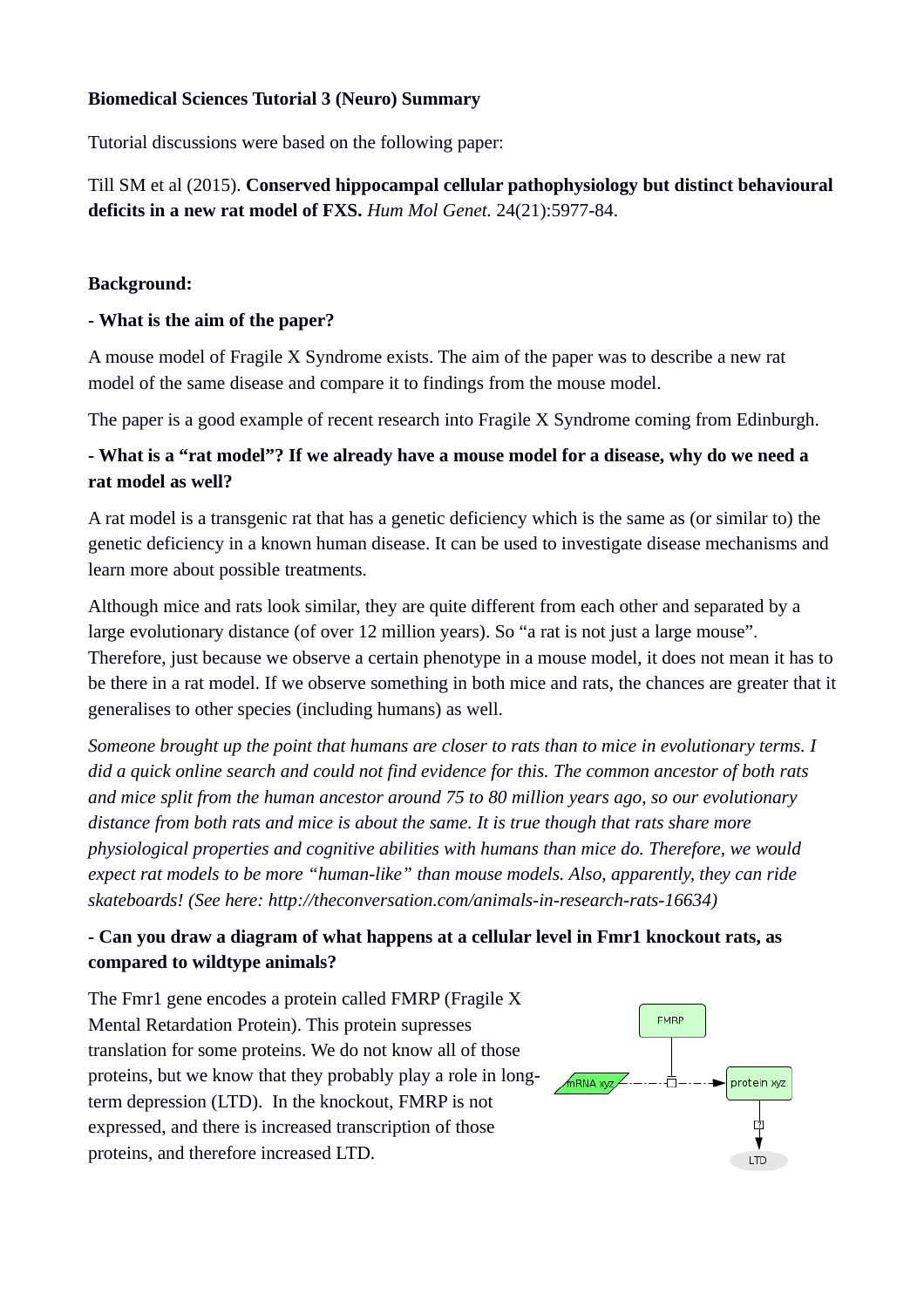### **Synaptic phenotype:**

# **- The text says that "loss of FMRP is associated with subtle alterations in dendritic spines of pyramidal neurons." Looking at figure 2, what are those subtle alterations?**

They seem to be very subtle indeed. Figure 2B' and 2B'' look quite similar – it is difficult to see the difference between wildtype and mutant with the naked eye. Figure 2C shows the number of protrusions per 10 µm (so, essentially spine density) for both basal (closer to the soma) and apical (further away from the soma) dendrites. There seems to be a slight, but statistically significant difference for apical dendrite, with knockouts showing a slightly higher spine density. There is no difference for basal dendrites.

The mean spine head diameter (MSHD) does not seem to be different between wildtype and knockout mice, according to figure 2D. Authors claim that the relative frequency data indicates a small, but significant difference between wildtype and mutant. This is, however, hard to tell.

In short, if we look at morphological differences between mutant and wildtype, there are few and they are very subtle indeed.

Would we have expected this? If FMRP supresses protein translation, then no FMRP would mean more protein, and we might therefore expect larger (or more) spine heads to accommodate these increased protein levels. This is not happening though. The key lie in the sort of proteins that are more likely to be expressed in the knockout, and in their function. The functional consequences of knocking out FMRP are more important than differences due to just increased protein levels.

### **Plasticicity:**

# **- The authors used the mGluR agonist DHPG to induce long-term depression both in wildtype and knockout rats. What were the results?**

Long-term depression is a long-term reduction in the strength of synaptic response. (The opposite effet is called long-term potentiation, or LTP). High-frequency stimulation of a synapse induces LTP, while low-frequency stimulation induces LTD. LTD can also be induced using mGluR agonists, that is, agents that activate mGluR receptors.

The results are somewhat inconclusive. The text says that there is a significant difference in LTD between wildtype and knockout animals. The legend to figure 3A says there is no significant difference. The right part of figure 3A seems to suggest there is a significant difference (but again, not a difference that is big in magnitude). It is hard to tell.

# **- What is the difference in long-term depression between wildtype and Fmr1 knockout when a protein synthesis inhibitor is used? How would you explain this finding?**

When cycloheximide is used to inhibit protein synthesis, LTD is disrupted in the wildtype. This is because long-term depression is dependent on new protein synthesis in the wildtype. In the mutant, we still get LTD though. This is probably because the proteins involved in LTD induction are already overexpressed (because there is no FMRP), and this increased level is enough to induce LTD, even if no new protein is expressed.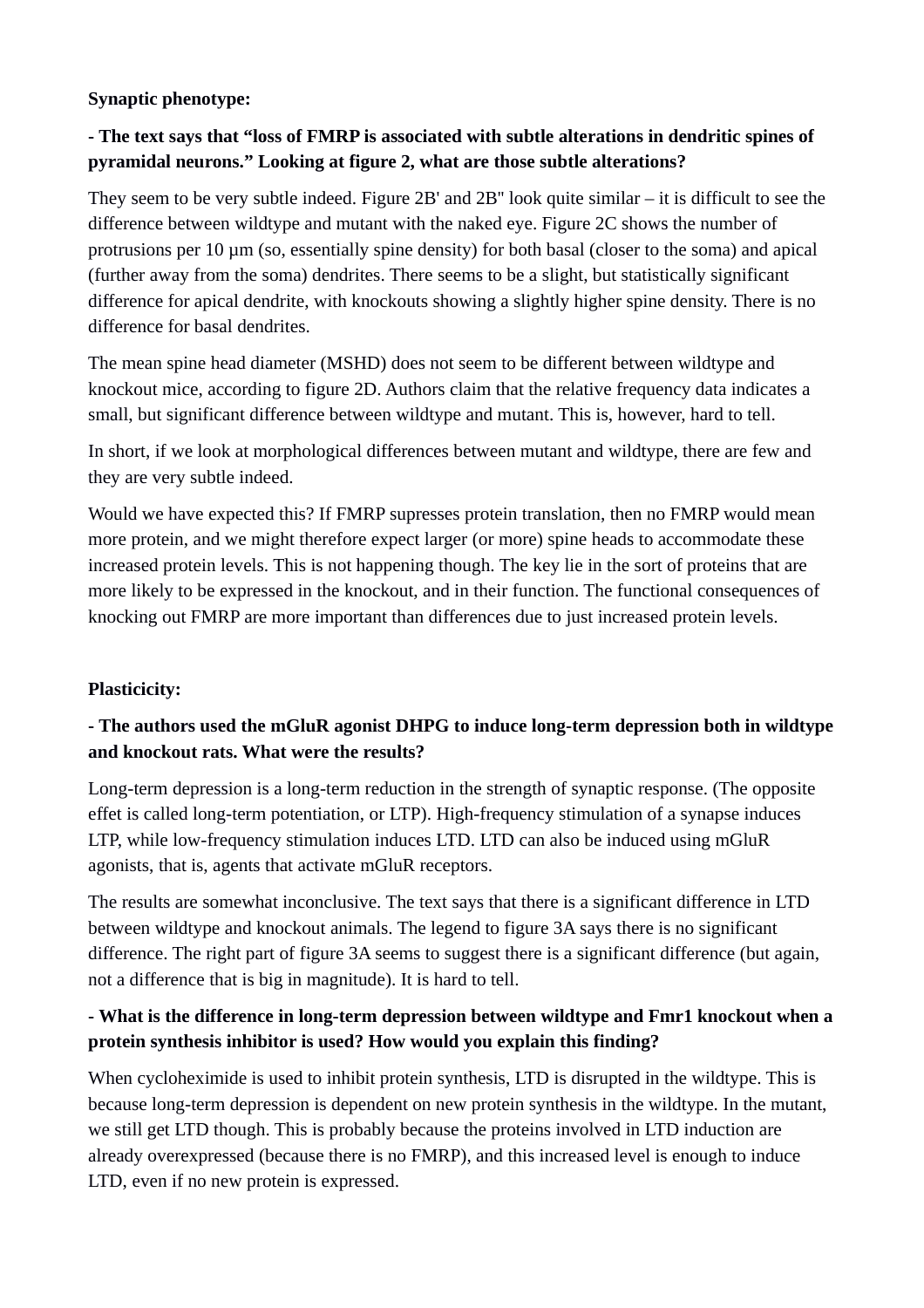(Note that the bars on top of the graph on the left sides of figures 3A and 3B indicate the time point and duration of cycloheximide and DHPG treatment. If the cycloheximide treatment lasted longer, we would of course expect LTD to be disrupted in the knockout as well, because the excess protein that is there because FMRP is knocked out would ultimately degrade, and no new protein would be made.)

In summary, the LTD phenotype is similar to what we already know from the mouse model of Fragile X Syndrome: mGluR-dependent LTD is elevated in the knockout, and this elevation seems to be independent of new protein synthesis (since it can be observed even if protein synthesis is blocked during LTD induction).

### **Behaviour:**

### **- How would you summarise the results shown in figures 4 and 5?**

Rats underwent a spatial learning task, which included reversal (the animal has to learn one thing and then "unlearn" it to learn something else). Two versions of such a task were used: In the first version (figure 4), the rat learns one position of a hidden platform in a water maze for several day, and the position is then changed, and the rat learns again. In the second version (figure 5), the position of the hidden platform is changed (and has to be re-learned) every day. The parameter recorded were the path length, i.e. how far the rat travels before it reaches the platform, and the number of target crossings, i.e. how often the rat crosses the platform. In both tasks, there seemed to be no differences between wildtype and Fmr1 knockout rats, indicating that spatial memory is unimpaired.

Knockout animals showed faster swimming speed than wildtype animals. Interestingly, human Fragile X Syndrome is associated with hyperactivity, so this could be a behavioural parallel between humans and rats.

# **- OR, OP, OC, and OPC tasks all assess whether a rat can spot a novel, unfamiliar object. They work by first letting a rat getting acquainted with a specific space and set of objects, and then changing the setup and measuring whether the rat spends more time exploring the novel object. Using figure 6A, explain the difference between OR, OP, OC and OPC tasks.**

These are quite complex cognitive tasks. The diagrams in figure 6A show learning and testing situations as circles with the testing situation being the last (rightmost) circle, and the novel object in that circle indicated with an arrow. Shading of the circles indicates context (i.e. the type of cage that the rat was in during learning and/or testing). Different objects are indicated with different geometrical shapes.

- In OR (Object Recognition) tasks, the rat gets time to explore two objects (learning phase). In the testing phase, one object is replaced by a new, unfamiliar object.

- In OP (Object Place), the rat again learns to identify two objects. In the testing phase, a familiar object appears in an unfamiliar place.

- In OC (Object Context), the rat learns an association between objects and context: It sees a particular type of object in a particular type of cage, and another type of object in another. The